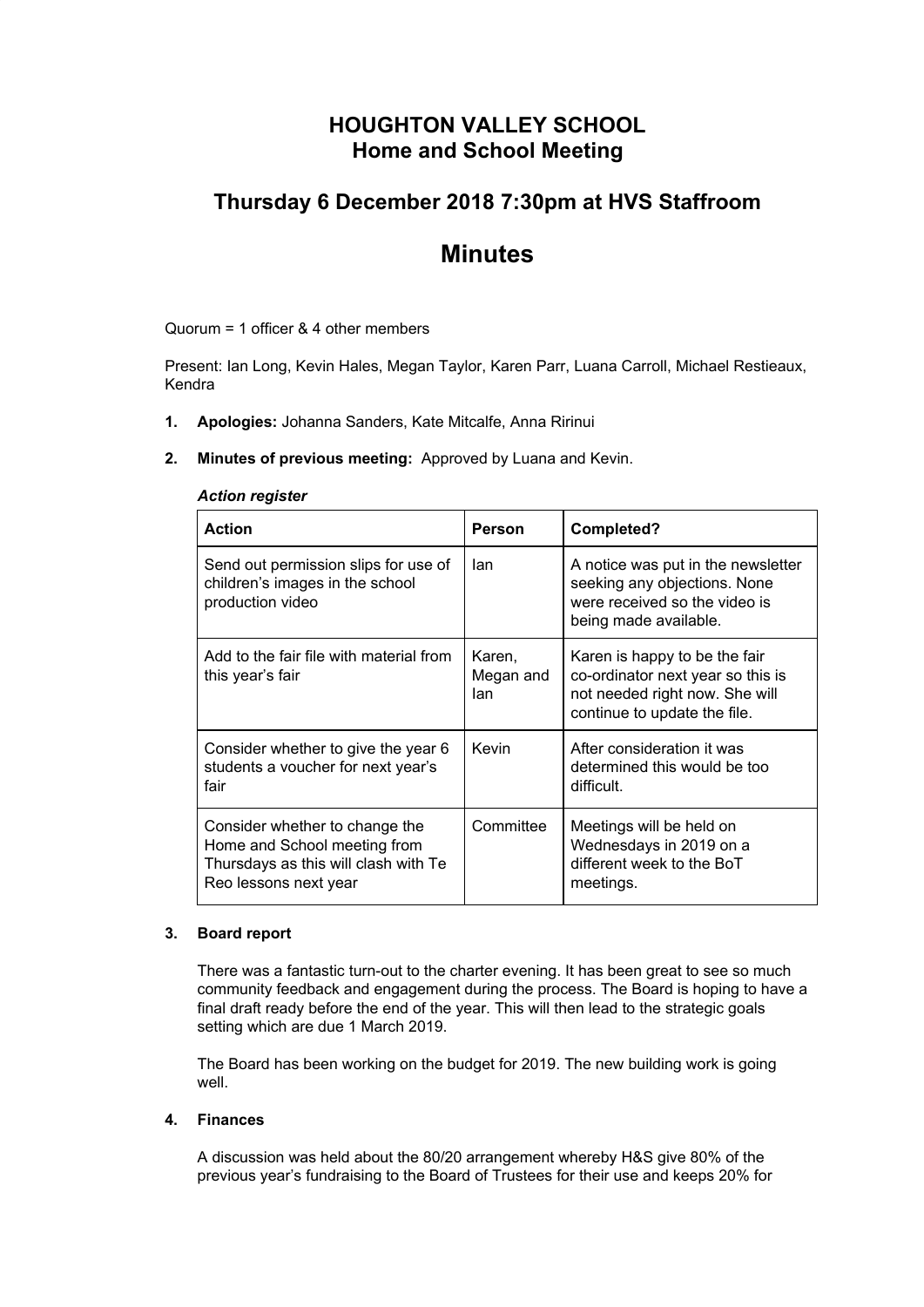flying fox and bike track maintenance and any other ideas that are proposed to the Committee. There are other regular items we fund such as the year 6 leaving gift and sausages for school events.

It was noted that this year we had not received any ideas for expenditure and previously it has mainly from teachers or those who know about the funds.

One idea is to give 100% to the Board for them to determine how to spend. Another is to have two meetings a year where we talk about ideas for spending. This could be based around a theme such as IT or outdoor environment.

Ian will talk to the Board about the idea and we will revisit it next year.

Karen moved that \$5,000 be donated towards a new swing set for the school; seconded by Michael. Motion passed.

#### **5. HVS H&S 2019 Events**

The following events were pencilled in for 2019 subject to finding organisers.

### *Term One*

A welcome back picnic on 15 February.

Some type of fundraising outdoor event in mid March; either a move-a-thon or an outdoor concert.

#### *Term Two*

Quiz: In June subject to confirming with Ande whether she is keen to run it again and this date works for her. It was suggested we don't need to focus on raising lots of fun from an auction.

Cook book: Johanna has started work on the cook book. If anyone is interested in helping out, let her know.

### *Term Three*

Explore the idea of some kind of Matariki event.

Disco: September

### *Term Four*

Fair: pencilled in for Saturday 26 October subject to confirmation of the Island Bay School fair date (usually first Saturday of November).

#### *Other:*

Continue with the bake sales - up to two a term scheduled around other events. Anna suggested that these be baking and produce sales with people able to contribute produce from their gardens.

## **6. Any other business**

Luana moved that Home and School donates \$300 towards the Big Fun day; seconded by Ian. Motion passed.